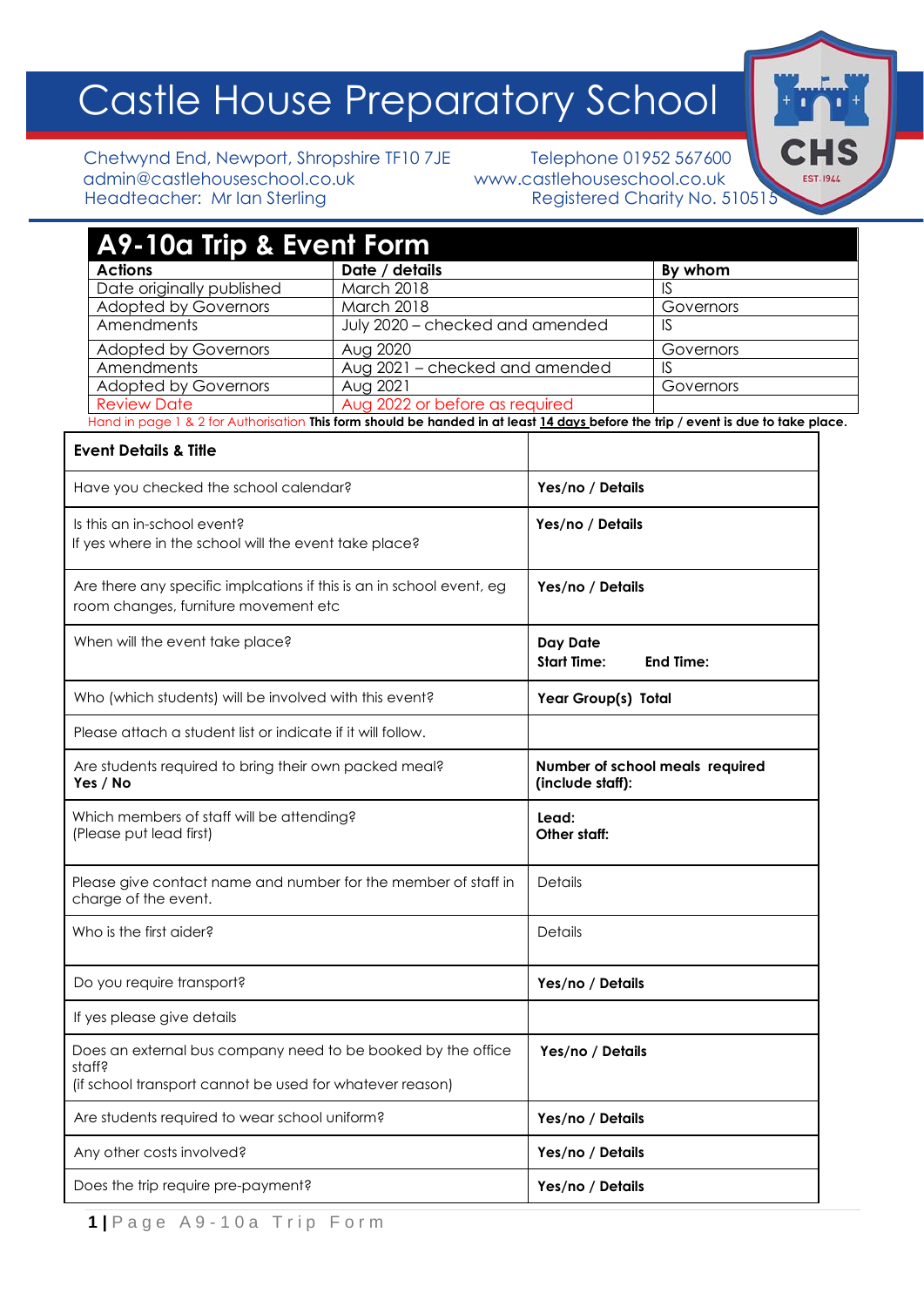| If yes, contact the Finance Department 14 days before. |
|--------------------------------------------------------|
|--------------------------------------------------------|

# Risk Assessment

#### Hand in page 1 & 2 for Authorisation

Please check all school risk assessment's contained on the school drive and ensure you are familiar with all documentation which relates to this trip / event

|                                                                                                                                                                                                                                              | <b>POSSIBLE HAZARDS GETTING THERE</b> |                          | <b>ACTION FOR HAZARDS</b>      |
|----------------------------------------------------------------------------------------------------------------------------------------------------------------------------------------------------------------------------------------------|---------------------------------------|--------------------------|--------------------------------|
| eg                                                                                                                                                                                                                                           | Dangers of traffic collision          | eg                       | Ensure students wear seatbelts |
| 1                                                                                                                                                                                                                                            |                                       | 1                        |                                |
| $\mathbf{2}$                                                                                                                                                                                                                                 |                                       | $\overline{2}$           |                                |
| $\mathfrak{S}$                                                                                                                                                                                                                               |                                       | 3                        |                                |
| 4                                                                                                                                                                                                                                            |                                       | 4                        |                                |
|                                                                                                                                                                                                                                              | <b>POSSIBLE HAZARDS WHILE THERE</b>   |                          | <b>ACTION FOR HAZARDS</b>      |
| $\mathbf{1}$                                                                                                                                                                                                                                 |                                       | $\mathbf{1}$             |                                |
| $\mathbf{2}$                                                                                                                                                                                                                                 |                                       | $\overline{2}$           |                                |
| $\mathfrak 3$                                                                                                                                                                                                                                |                                       | 3                        |                                |
| 4                                                                                                                                                                                                                                            |                                       | $\overline{\mathcal{A}}$ |                                |
| See guidance notes on page 4 to 8 on risk assessments                                                                                                                                                                                        |                                       |                          |                                |
| In light of 'Prevent' if this is a visitor or a speaker for the students please include checks to be carried out in<br>the table above and add the date of when these were done. Extra rows may be added to the table above<br>if necessary. |                                       |                          |                                |
| Is any student more at risk or have special requirements? No                                                                                                                                                                                 |                                       |                          |                                |
| Is there an event-specific risk assessment? No                                                                                                                                                                                               |                                       |                          |                                |
| Does the venue have Public Liability Insurance?                                                                                                                                                                                              |                                       |                          |                                |
| Please provide the Policy Number                                                                                                                                                                                                             |                                       |                          |                                |
| Are you satisfied that all risks have been minimised? yes                                                                                                                                                                                    |                                       |                          |                                |
| Name of person completing this form:                                                                                                                                                                                                         |                                       |                          |                                |

Signature: \_\_\_\_\_\_\_\_\_\_\_\_\_\_\_\_\_\_\_\_\_\_\_\_\_\_\_\_\_\_\_\_\_\_\_\_ Date: \_\_\_\_\_\_\_\_\_\_\_\_\_\_\_\_\_

### **Now pass this form to The Headteacher with a draft letter to parents**

**Signature of authorising person** Date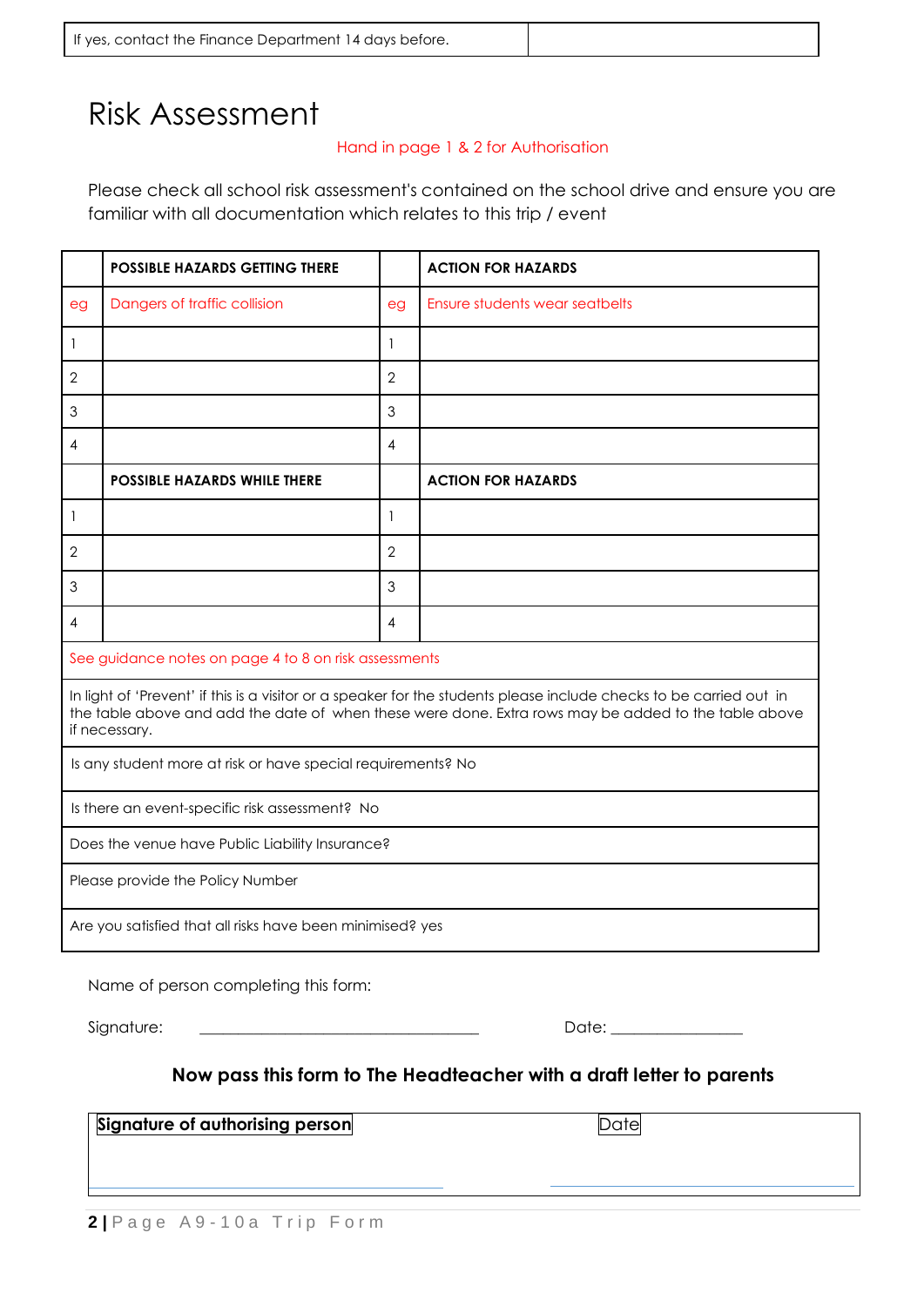## **Medical**

To be completed for all trips (except sporting fixtures).

#### **Event \_\_\_\_\_\_\_\_\_\_\_\_\_\_\_\_\_\_\_\_\_\_\_\_\_\_\_\_\_\_\_\_\_\_\_\_\_\_\_**

**Date**  $\blacksquare$ 

**Member of Staff organising event \_\_\_\_\_\_\_\_\_\_\_\_\_\_\_\_\_\_\_\_\_\_\_\_\_\_\_\_\_\_\_\_\_\_\_\_\_\_\_\_\_\_**

| Name of Student                                                 |  |
|-----------------------------------------------------------------|--|
| Does your child have any special<br>dietary needs?              |  |
| Does your child suffer from any of the<br>following:            |  |
| Asthma                                                          |  |
| <b>Diabetes</b>                                                 |  |
| Asperger's syndrome or any other<br>behavioural issues          |  |
| Physical disabilities                                           |  |
| Does your child take any regular<br>medication?                 |  |
| Please provide any other information<br>that might be relevant. |  |

Signed (parent /guardian) \_\_\_\_\_\_\_\_\_\_\_\_\_\_\_\_\_\_\_\_\_\_\_\_\_ Date \_\_\_\_\_\_\_\_\_\_\_\_\_\_\_\_\_

Print name \_\_\_\_\_\_\_\_\_\_\_\_\_\_\_\_\_\_\_\_\_\_\_\_\_\_\_\_\_\_\_\_\_\_\_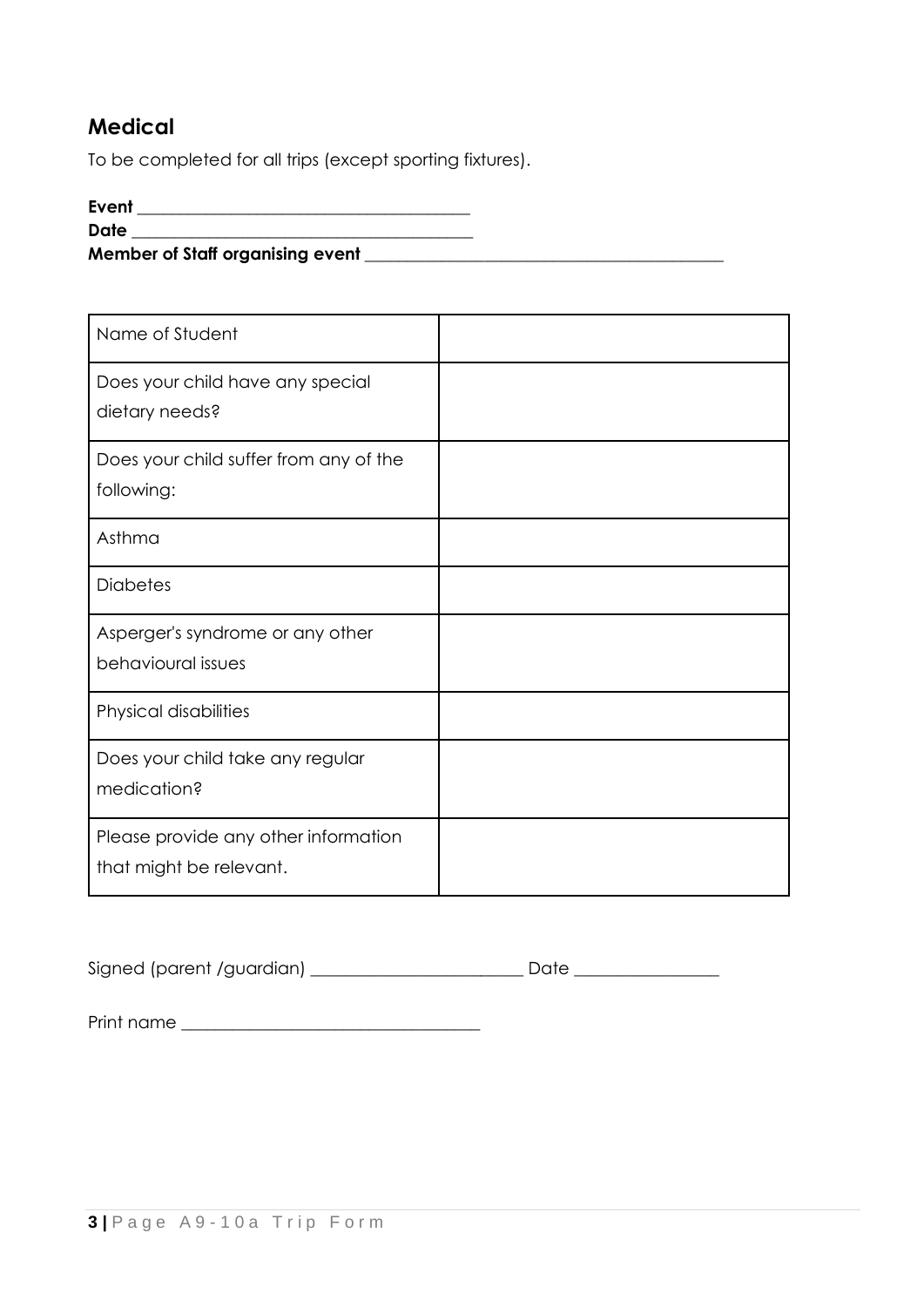# **Policy Statement & supporting guidance on Trips & Events Aug <sup>2021</sup>**

The aim of this policy is to ensure that the school and its Governors do all that is reasonably practical to ensure the health, safety and welfare provision of all staff and students who organise or participate in school visits and journeys in compliance with the HSE document School trips and outdoor learning activities June 2011. To ensure thorough organisation and planning of the visit or journey and to eliminate foreseeable problems, the attached Code of Practice should be used as guidance. Whilst it is accepted that discretion may need to be exercised in some circumstances, by following these guidelines, good practice will be established. This policy is in accordance with the DF guidance document HEALTH & SAFETY DEPARTMENT FOR EDUCATION ADVICE ON LEGAL DUTIES AND POWERS FOR LOCAL AUTHORITIES, HEAD TEACHERS, STAFF AND GOVERNING BODIES July 2011. Parents will be issued with a consent form on joining the school. Letters to parents will give the opportunity for them to withdraw their child.

#### **1. Code of Practice for Organising Visits and Journeys**

All those involved in the organisation of educational visits and journeys should exercise the same degree of care as would a reasonable parent. Planning is therefore essential

- to ensure the safety of all those involved; Risk Assessments must be drawn up and presented to the Vice Principal/ Headmistress and the Principal for approval at least 1 week before the trip is due to take place
- to achieve the educational aims of the visit
- to ensure that sufficient foresight is given to each eventuality
- to keep parents/ guardians informed
- to ensure that the school's policy on educational visits is complied with.

#### **All staff arranging a day visit should use a visits checklist. All staff should be aware of this policy and should read carefully if arranging a visit.**

#### **Check list of forms and equipment for party leaders**

- ❑ Register of all persons taking part in the visit
- ❑ Medical Consent forms (if any students on the trip have any special medical needs)
- ❑ Emergency Contact numbers:
	- o School
	- o Parents/Guardians of students
- ❑ First Aid Kit, First Aid Treatment Log
- ❑ Mobile phone

#### **Supervision**

It is important to have a high enough ratio of adult supervisors to students for any visit, and there are several factors which have to be considered. These include:

- the age and ability of the group
- the nature of the activity
- the experience of adults in off-site supervision
- · the duration and nature of the journey
- the type of accommodation
- the competence of staff, both general and on specific activities
- requirements of the organisation/location to be visited

Staffing ratios will vary according to the activity, but under normal circumstances, the following should be adhered to:

Educational visit: **Years 0-2**; minimum 2 adults with ratio 1:8

**Years 3-6**; minimum 2 adults with ratio 1:12

Where appropriate we will exceed normal ratios.

- Away fixture: 1 member of staff depending on the mode of transport
- After-school activity: as agreed with Headteacher
- Residential: minimum 2 teachers, an adult ratio of 1:10, preferably all adults being teaching staff and at least one of each gender
- When the minibus is used for a residential trip, there must be 2 adults insured to drive it.

#### **2. Guidelines for organising a day trip**

**Use the "Trips and Events Form" to plan your trip or event.**

**4 |** P a g e A 9 - 1 0 a T r i p F o r m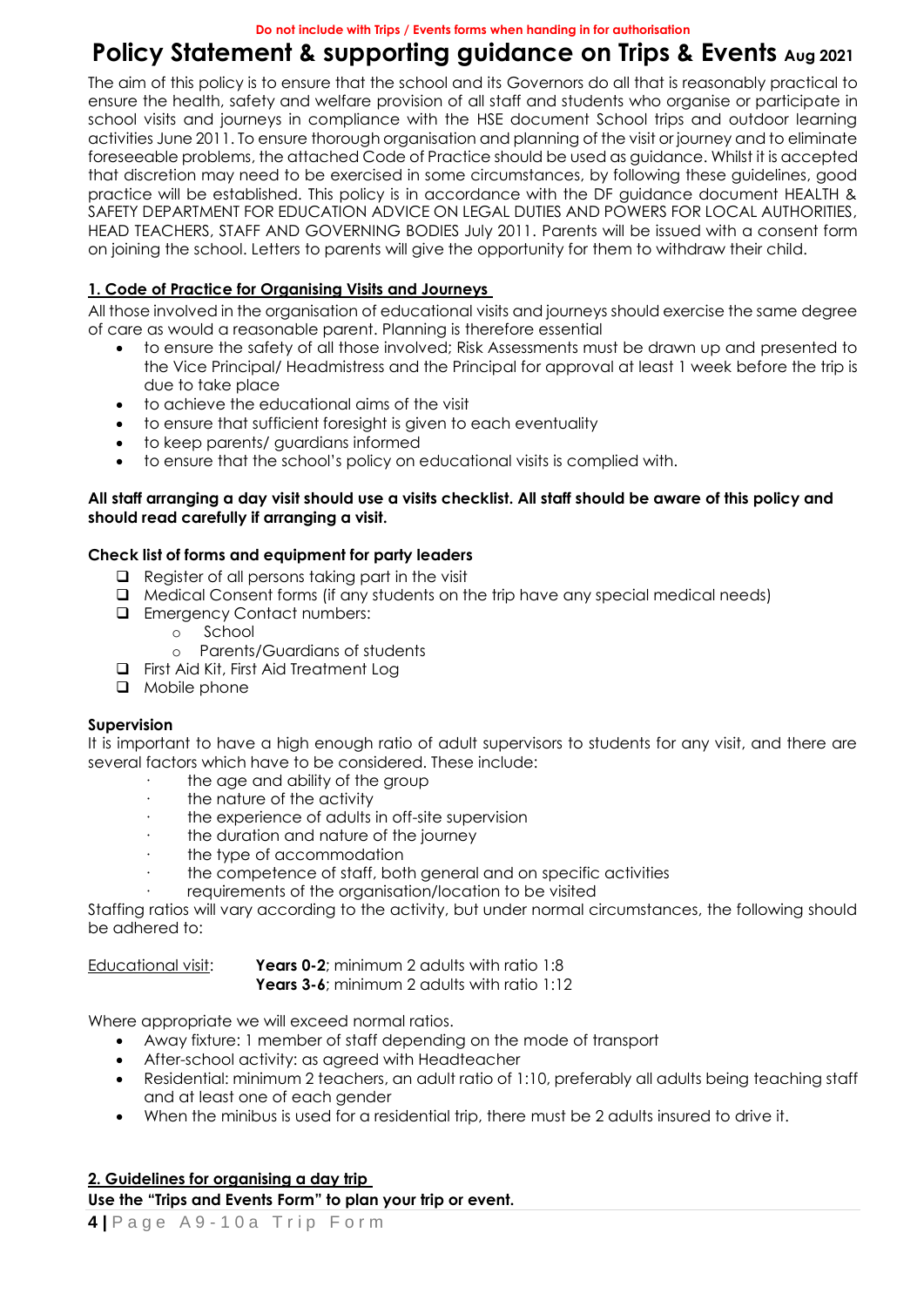To help you plan:

- ❑ Check the calendar to ensure there are no clashes
- ❑ Contact the establishment you intend to visit and give them full details of your party
- ❑ Arrange a pre-visit, if necessary, to assess suitability and possible problems, and complete risk assessment
- ❑ Establish cost per pupil, taking into account admission fees, travel costs etc. **It is important that budgeting allows for a surplus to cover contingencies and include all the school's fixed costs.**
- ❑ Send a completed Trips and Events form to the Headteacher
- ❑ Once approved you may book the visit.
- ❑ Issue a letter to parents briefing them on activities, clothing requirements, dates, times, payment etc. T**he letter must include a section where parents indicate if their child has a medical condition that the trip leader should know about. The letter must also say that if they do not wish their child to attend they must contact the school office to inform us.**
- ❑ Prepare students and accompanying staff by introducing the aims, specific outcomes, skills, prior knowledge and understanding required
- ❑ Ensure that accompanying staff clearly understand their roles and check each has the emergency contact number and access to a group register
- ❑ Ensure accompanying staff know an emergency contact number
- ❑ Ensure emergency contact procedures are known by **all** staff
- ❑ Confirm bookings and arrange for the Finance to pay deposits

#### **During the visit ensure**

- ❑ that each teacher completes a group register for the students they are supervising at appropriate points during the trip
- ❑ that all pupils know what to do should they become separated or lost
- ❑ that all receipts are kept

#### **After the visit**

- ❑ ensure that the correct accounting procedures are finalised
- ❑ ensure that any accidents are logged in the Accident Book (with school nurses), and that the Headteacher member in charge of school trips is also informed
- ❑ ensure that any concerns including any concerns about behaviour or safety are in line with the discipline policy
- ❑ ensure that any concerns to do with safeguarding, serious disciplinary incidents or bullying are raised to the DSL

#### **Information to be left at school**

- ❑ Detailed itinerary
- ❑ Coach company contact telephone number
- ❑ Hotel details (if appropriate)
- ❑ Contact numbers of parents and staff
- ❑ Medical consent forms and medication requirements
- ❑ Passport numbers (if appropriate)
- ❑ EHIC (if appropriate)
- ❑ Register of all persons on the trip, updated on departure

#### **3. Risk Assessment**

**Under the Health and Safety at Work Act 1974, both employers and employees are responsible for health, safety and welfare at work. All are also under a duty to ensure, so far as is reasonably practicable, the health and safety of anyone else on the premises or anyone who may be affected by their activities.**

This requires staff to

- Assess the risks of activities
- Introduce measures to control those risks
- Tell others about these risks
- Take reasonable care of their own and others' health and safety
- Co-operate over safety matters
- Carry out activities in accordance with training and instructions
- Inform the Headteacher of any serious risks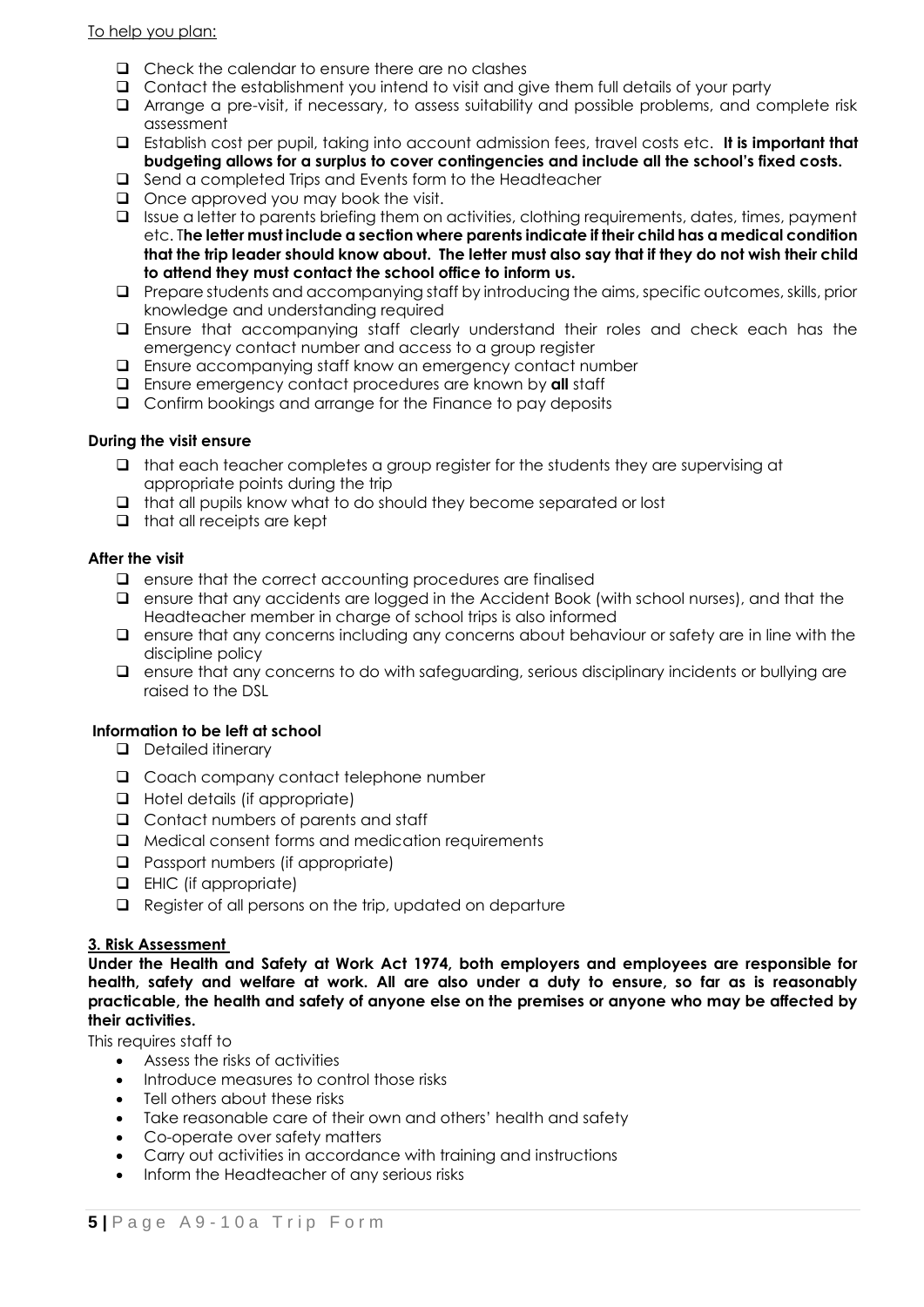These duties apply to **all** school visits.

Teachers and other staff in charge of pupils also have a common law duty to act as any reasonable prudent parent would do in the same circumstances. Risk assessments are legally required to be carried out well before the visit and must be approved by the head teacher. The group leader usually carries these out. A risk assessment for a visit need not be complex but it should be comprehensive. A formal assessment of the risks that might be met on a visit should have the aim of preventing the risks or reducing them. Pupils must not be placed in the situations which expose them to an unacceptable level of risk. Safety must always be the prime consideration. If the risks cannot be contained then the visit must not take place.

A **hazard** is something with the potential to cause harm

A **risk** is the likelihood of the harm from the hazard being realised

The risk assessment should be based on the following considerations:

- What are the hazards?
- Who might be affected by them?
- What safety measures need to be in place to reduce risks to an acceptable level?
- Can the group leader put the safety measures in place?
- What steps will be taken in an emergency?
- Should an activity have to be changed last minute, the risks must be re-assessed as unplanned risks could be just as hazardous
- There should be ongoing risk assessment during a visit or trip if circumstances change, such as weather or transport. New arrangements must be re-assessed.

The person carrying out the risk assessment should record it and give copies to all staff on the visit, with details of the measures they should take to reduce or avoid the risks.

The Headteacher must be given a copy at least a week before the trip so that approval can be given with a clear understanding that effective planning has taken place.

#### **Factors to be considered when assessing the risks**

- The type of visit or activity and the level at which it is being undertaken
- The location, routes and modes of transport
- The competence, experience and qualifications of supervisory staff
- The ratios of teachers and supervisory staff to pupils
- The group members' age, competence, fitness and temperament and the suitability of the activity
- The special educational or medical needs of the pupils
- The quality and suitability of available equipment
- Seasonal conditions, weather and timing
- Emergency procedures
- How to cope when a pupil becomes unable or unwilling to continue
- The need to monitor the risks throughout the visit

#### **Exploratory Visit**

Wherever possible an exploratory visit should be made by any teacher who is to lead a group abroad, or on a residential visit or lead the group in an outdoor activity that is not familiar to them. In other cases the group leader should undertake an exploratory visit to

- ensure that the venue is suitable to meet the aims and objectives of the school visit
- obtain advice from the manager
- Assess potential areas and level of risk
- ensure that the venue can cater for the needs of the staff and pupils in the group
- become familiar with the area before taking a group of young people there

If a group of pupils are being taken to a venue previously visited, it may be useful to evaluate each completed visit and keep a record.

#### **Using a commercial provider**

If you choose to use a commercial provider of outdoor and adventurous activity, you must ensure the suitability of the provider. You must also check:

Health and Safety Policy statement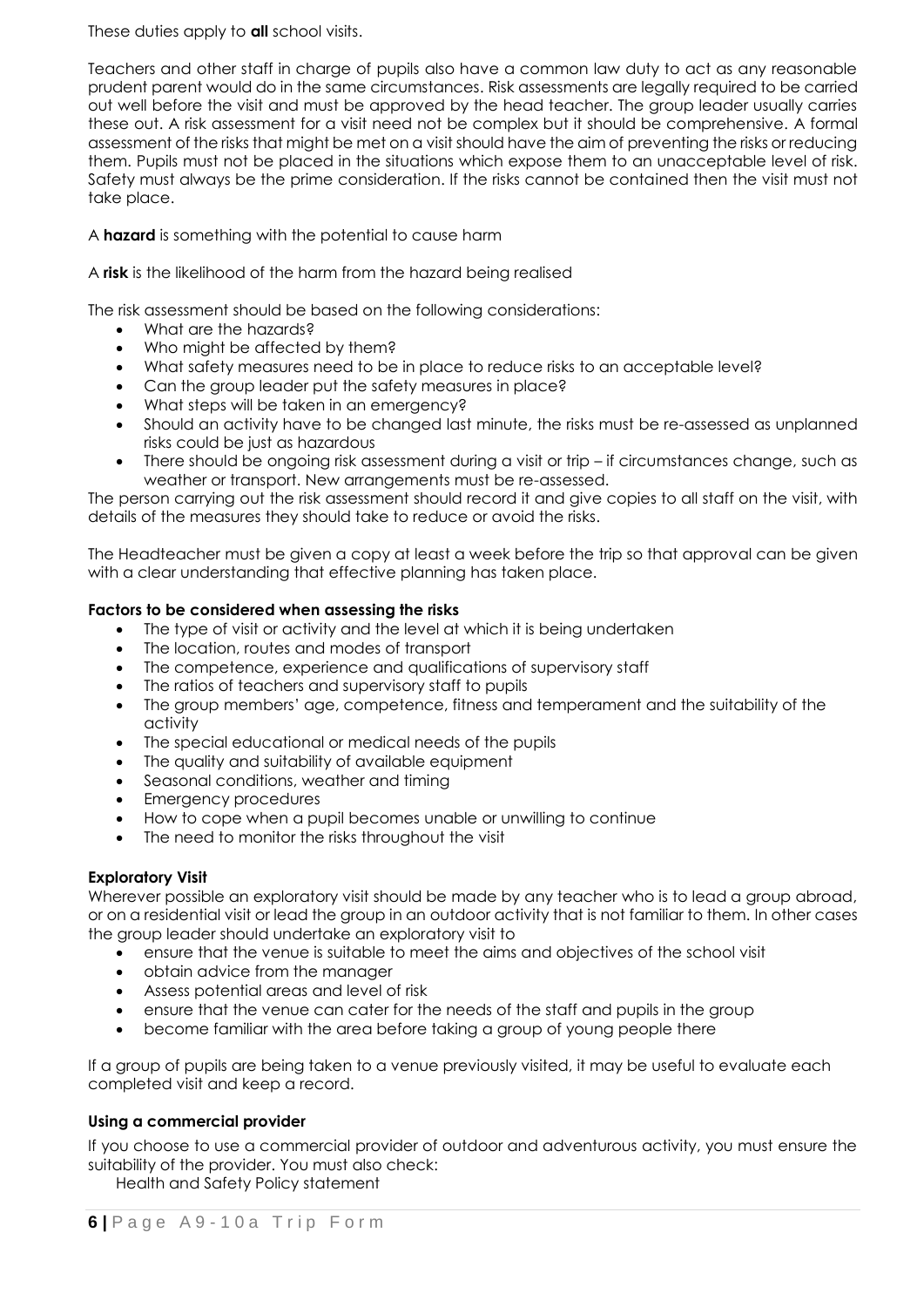The competence – experience and expertise of the teachers/tutors/instructors in the activities which they supervise

Risk assessment of the activities being undertaken First aid arrangements, including staff qualifications Emergency procedures Safety measures in living accommodation

#### 4. **Five Steps to Assessment**

An assessment of risk is what could cause harm to people – children and adults, so that you can weigh up whether you have taken enough precautions or should do more to prevent harm. The aim is to make sure that no-one gets hurt or becomes ill. You need to decide whether a hazard is significant, and whether you have covered it by satisfactory precautions so that the risk is small.

#### *i. Look for the hazards*

Walk around the site to be visited and look at what could reasonably be expected to cause harm. Concentrate on significant hazards which could result in serious harm or affect several people

- i. *Decide who might be harmed, and how* Consider groups of children or adults who might be affected
- ii. *Evaluate the risks arising from the hazards and decide whether existing precautions are adequate or more should be done*

Even after all precautions have been taken, usually some risk remains. What you have to decide for **each significant hazard** is whether this remaining risk is high, medium or low. **First**, ask yourself whether you have done all the things that the law says you have got to do. **Then** ask yourself whether generally accepted school standards are in place. Your real aim is to make all risks small by adding to your precautions if necessary.

*iv Record your findings*

Recording findings can be either on the simple risk assessment form for short visits or the boarding risk assessment forms for boarding trips and any residential visits Write down the more significant hazards and record your most important conclusions, then

- inform the headmaster about your findings. You must be able to show
- that a proper check was made
- you established who might be affected
- you dealt with all the obvious significant hazards, taking into account the number of people who could be involved
- the precautions are reasonable, and the remaining risk is low. Assessments need to be suitable and sufficient, not perfect. The real points are:
- are the precautions reasonable, and
- is there something to show that a proper check was made

Keep the written document with all other paperwork linked to the trip, for future reference or use; it will help you if you become involved in any action for civil liability

*v Review your assessment from time to time and revise it if necessary* It is good practice to review your assessment, even if the details of the trip appear not to change from one visit to the next, whether a day trip or residential.

#### **Remember it is a legal requirement to assess risks**

#### 5. **Risk Assessment Process**

| <b>HAZARD</b>    | WHO MIGHT     | IS THE RISK ADEQUATELY   | WHAT FURTHER ACTION IS NECESSARY              |
|------------------|---------------|--------------------------|-----------------------------------------------|
|                  | BE HARMED?    | <b>CONTROLLED</b>        | TO CONTROL THE RISK?                          |
| Look only for    | There is no   | Have you already taken   | What could you reasonably do for              |
| hazards which    | need to list  | precautions against the  | those risks which you found were not          |
| you could        | individual by | risks from the hazards   | adequately controlled?                        |
| reasonably       | $name - just$ | you listed? For example  | You will need to give priority to thise risks |
| expect to result | think about   | have you provided:-      | which affect large numbers of people          |
| in significant   | groups of     | adequate information,    | and/or could result in serious harm.          |
| harm             | children or   | instruction or training? | Apply the principles below when taking        |